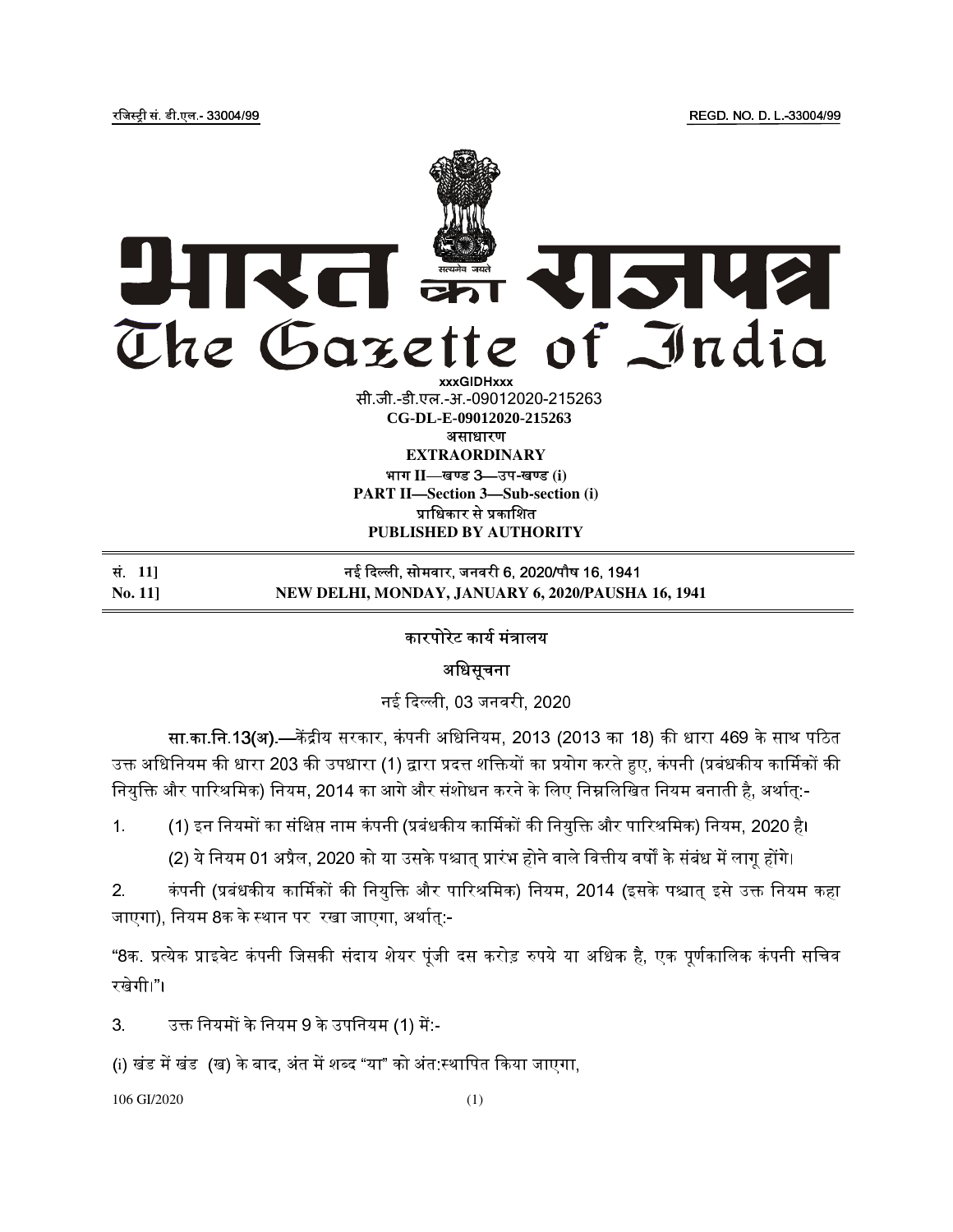(ii) खंड (ख) के पश्चात् निम्नलिखित खंड को अंत:स्थापित किया जाएगा, अर्थात:-

"(ग) बैंकों या सार्वजनिक वित्तीय संस्थानों से एक सौ करोड़ रुपए या अधिक के बकाया ऋणों या उधारियों वाली प्रत्येक कंपनी"।

(iii) निम्नलिखित स्पष्टीकरण को अंत:स्थापित किया जाएगा, अर्थात्:-

"स्पष्टीकरण: इस उपनियम के प्रयोजनार्थ, यह स्पष्ट किया जाता है कि नवीनतम संपरीक्षित वित्तीय विवरण की अंतिम तारीख को विद्यमान संदाय शेयर पूंजी, कारबार या बकाया ऋण या उधारियां, जैसा भी मामला हो, को ध्यान में रखा जाएगा।"।

> [फा.सं.01/05/2013-सीएल-V-पार्ट-I] के.वी.आर. मूर्ति, संयुक्त सचिव

टिप्पण: मूल नियम भारत के राजपत्र में अधिसूचना संख्या सा.का.नि.249(अ), तारीख 31 मार्च, 2014 द्वारा प्रकाशित किए गए थे और अंतिम बार अधिसूचना संख्या सा.का.नि. 875(अ), तारीख 12 सितंबर, 2018 द्वारा संशोधित कए गए।

#### **MINISTRY OF CORPORATE AFFAIRS**

#### **NOTIFICATION**

New Delhi, the 3rd January, 2020

**G.S.R. 13(E).—**In exercise of the powers conferred by sub-section (1) of section 203 of the Companies Act, 2013 (18 of 2013) read with section 469 of the said Act, the Central Government hereby makes the following rules further to amend the Companies (Appointment and Remuneration of Managerial Personnel) Rules, 2014, namely:-

1. (1) These rules may be called the Companies (Appointment and Remuneration of Managerial Personnel) Amendment Rules, 2020.

(2) They shall be applicable in respect of financial years commencing on or after  $1<sup>st</sup>$  April, 2020.

2. In the Companies (Appointment and Remuneration of Managerial Personnel) Rules, 2014 (herein after referred to as said rules), for rule 8A, the following shall be substituted as under:-

"8A. Every private company which has a paid up share capital of ten crore rupees or more shall have a whole-time company secretary.".

3. In the said rules, in rule 9 of the said rules, in sub-rule (1),

(i) after clause (b), at the end the word "or" shall be inserted.

(ii) after clause (b), the following clause shall be inserted, namely:-

"(c) every company having outstanding loans or borrowings from banks or public financial institutions of one hundred crore rupees or more.".

(iii) the following Explanation shall be inserted, namely:-

"Explanation :- For the purposes of this sub-rule, it is hereby clarified that the paid up share capital, turnover, or outstanding loans or borrowings as the case may be, existing on the last date of latest audited financial statement shall be taken into account.".